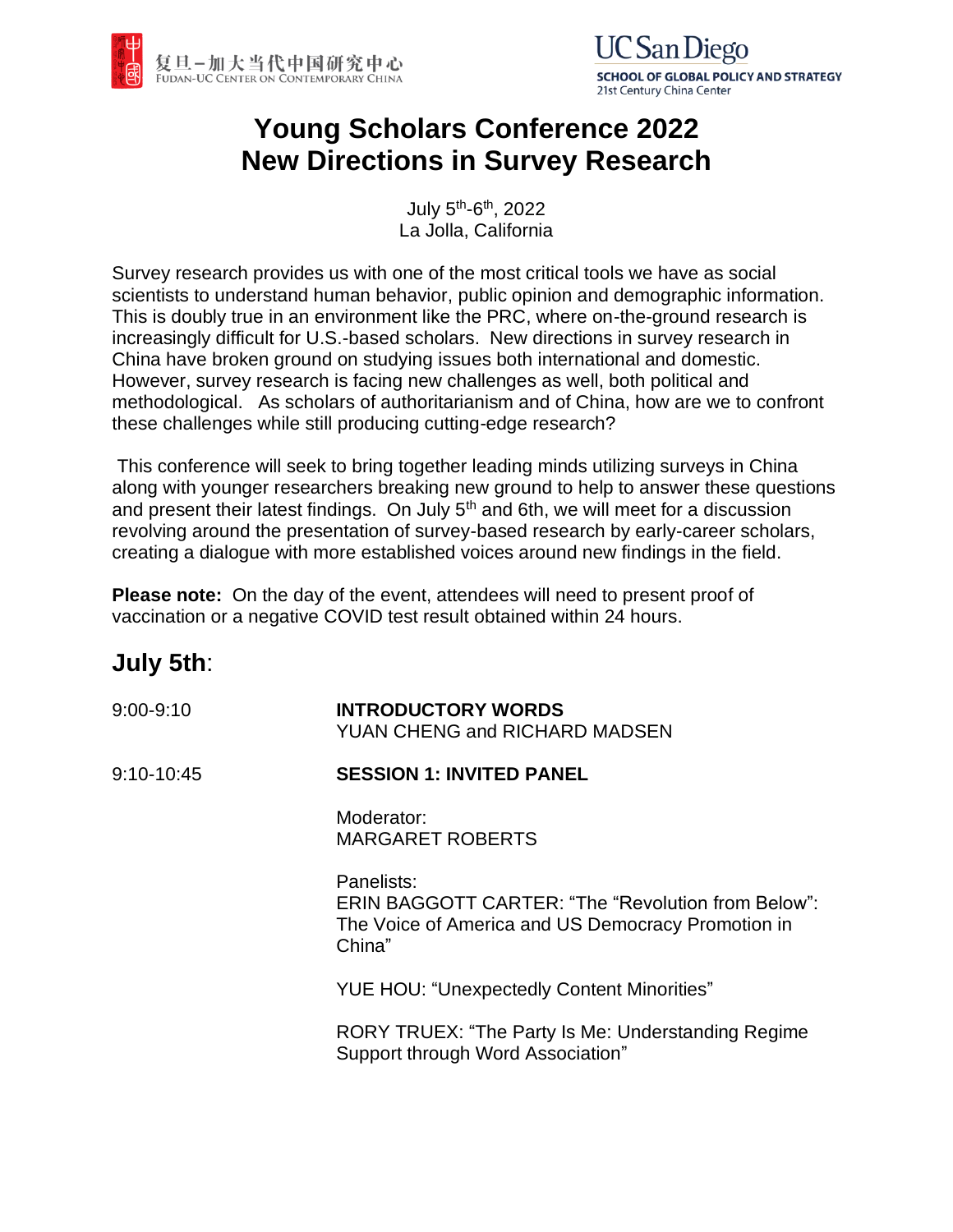

**UC** San Diego **SCHOOL OF GLOBAL POLICY AND STRATEGY** 21st Century China Center

### 11:00-12:00 **SESSION 2: ROUNDTABLE: SURVEY RESEARCH AND EXPERIMENTS**

Moderator: YIQING XU

Panelists: DIMITAR GUEORGUIEV XIAOJUN LI HANZHANG LIU JASON WU

#### 12:00-1:30 **LUNCH**

#### 1:30-3:00 **SESSION 3: TRUE PREFERENCES AND CENSORSHIP**

Moderator: XIAOJUN LI

JONGYOON BAIK: "Retrieving True Preference Under Authoritarianism"

TONY ZIRUI YANG: "Demanding Censorship: How Public Participation Justifies Censorship in Authoritarian Regimes"

TONGTONG ZHANG "Oppose Autocracy Without Support for Democracy: A Study of Non-democratic Critics in China"

### 3:10-4:10 **SESSION 4: ROUNDTABLE: PREFERENCE FALSIFICATION**

Moderator: MARGARET ROBERTS

Panelists: ERIN CARTER MARY GALLAGHER RORY TRUEX

### 4:30-6:00 **SESSION 5: HYBRID PANEL FOR OVERSEAS PARTICIPANTS**

7:00 **DINNER** Emerald Chinese Cuisine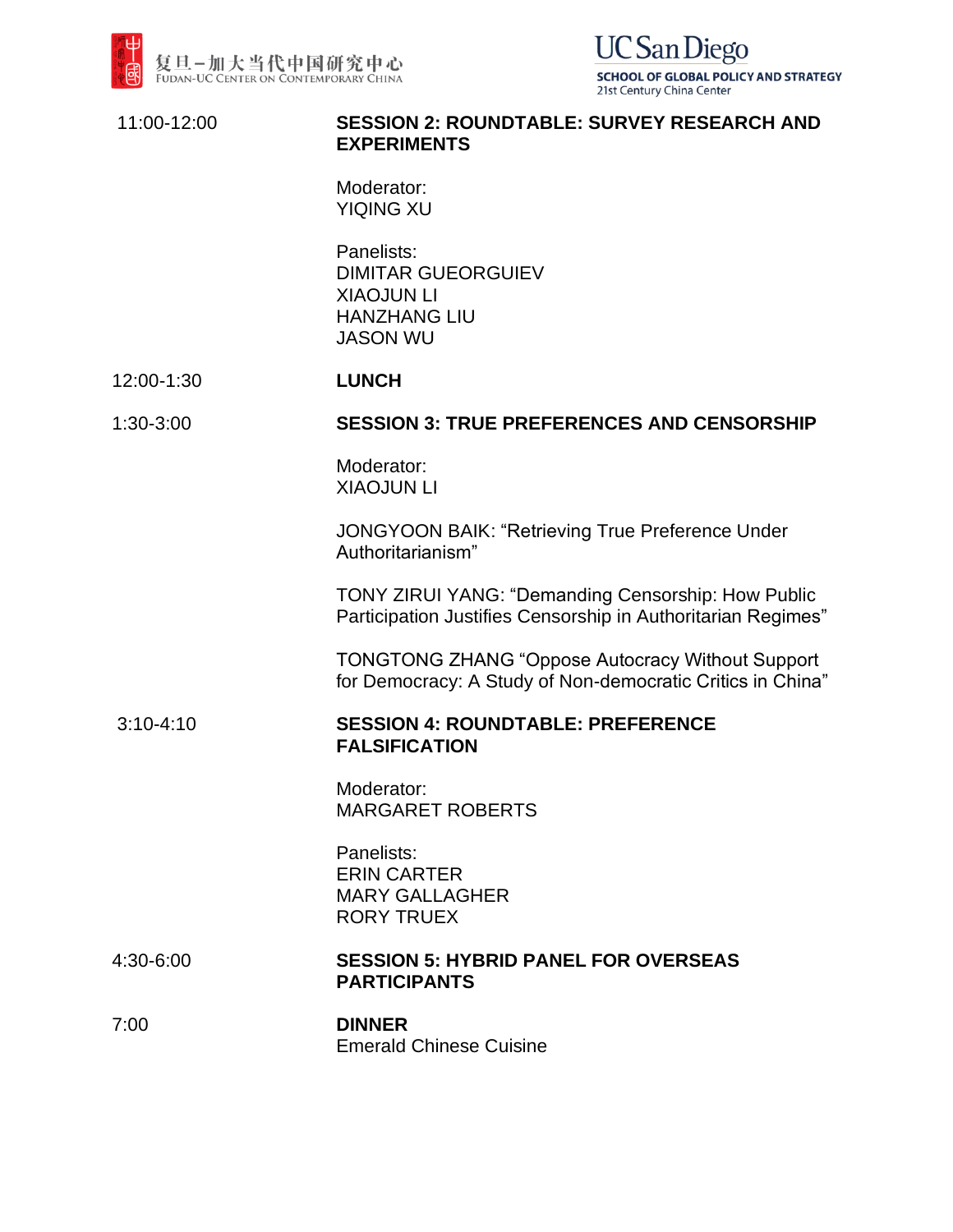



| <b>July 6th</b> |  |
|-----------------|--|
| 9:00-10:45      |  |

## **SESSION 6: PROPAGANDA AND ITS CONSUMERS**

Moderator: ERIN CARTER

XIAOXIAO SHEN: "The Effects of Forced Versus Selective Exposure to Propaganda in China"

HANNAH WAIGHT: "Media Manipulation (In)visibility in Chinese Newspapers"

LINAN YAO: "Making Propaganda Sell: The Commercialization of the Patriotic Films in China"

### 11:00-12:00 **SESSION 7: ROUNDTABLE: SURVEY METHODOLOGIES AND LOGISTICS**

Moderator: YIQING XU

Panelists: MICHAEL CERNY YUE HOU DANIEL MATTINGLY XU XU

12:00-1:00 **LUNCH**

#### 1:00-2:40 **SESSION 8: NATIONALISM MEETS CRISIS**

Moderator: XU XU

XIN HAN: "Services in Need are Services Indeed: The Impact of COVID-19 Lockdown on Welfare Preferences"

SICHEN LI: "Public Health Nationalism?"

DONGSHU LIU: "Nationalist Propaganda and Support for War in an Authoritarian Context: Evidence from the China-Taiwan Conflict"

MINGCONG PAN: "Demystifying Nationalism: Evidence from a Survey Experiment in China"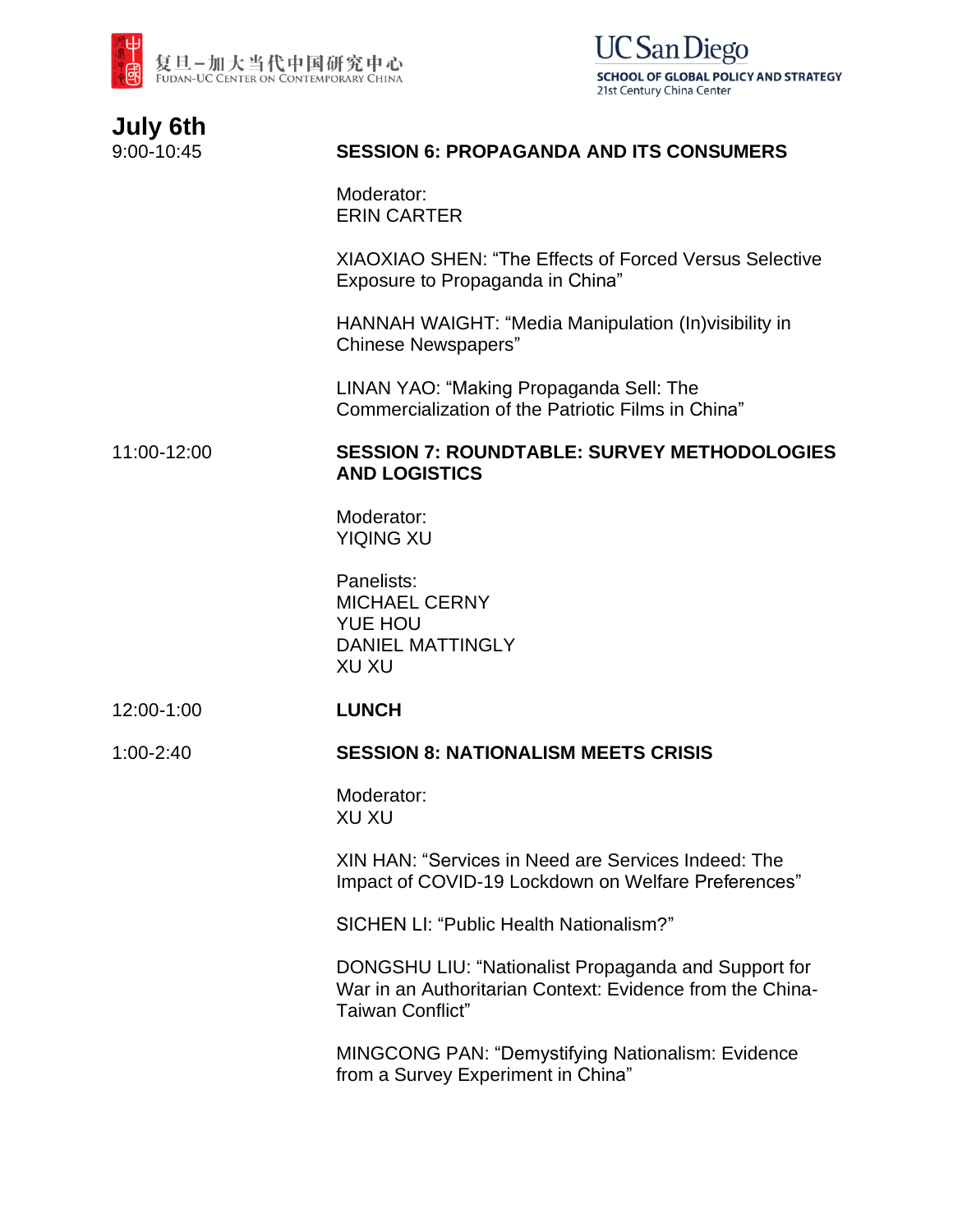



| $2:50-4:20$ | <b>SESSION 9: PUBLIC OPINION AND FOREIGN POLICY</b><br>Moderator:<br><b>DANIEL MATTINGLY</b>                                         |
|-------------|--------------------------------------------------------------------------------------------------------------------------------------|
|             | <b>JUNGMIN HAN: "Double Benefits or Double Harms?:</b><br>China's Global Engagement and Public Opinion on the US-<br>China Rivalry." |
|             | D.G. KIM: "Anti-Asian Racism and Chinese Public Support<br>for Hawkish Foreign Policies"                                             |
|             | YANCHUAN LIU: "Elite Cohesion and Public Opinion in A<br>Non-Democratic Context."                                                    |
| 4:20-4:30   | <b>CLOSING REMARKS</b><br><b>MARGARET ROBERTS</b>                                                                                    |
| 5:00        | <b>DINNER</b>                                                                                                                        |

Faculty Club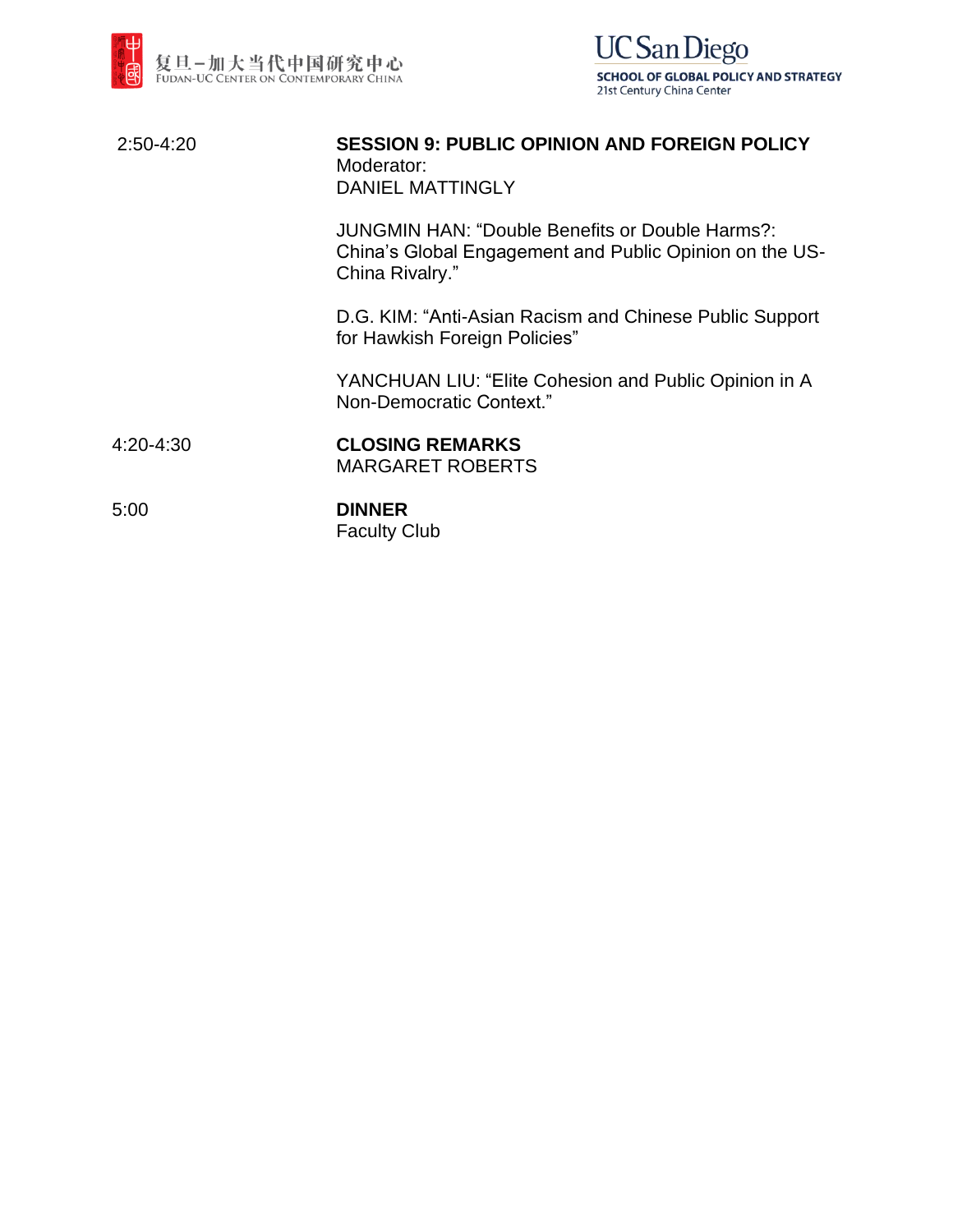



## **PARTICIPANTS**

**Jongyoon Baik** — PhD Candidate, University of Chicago **Erin Baggott Carter** — Assistant Professor, USC **Michael Cerny** — Survey Consultant, Carter Center **Mary Gallagher** — Professor, University of Michigan **Dimitar Gueorguiev** — Associate Professor, Syracuse University **Jungmin** Han — PhD Candidate, University of Pittsburg **Xin Han** — PhD Candidate, University of Pittsburg **Yue Hou** — Assistant Professor, University of Pennsylvania **Haemin Jee** — Assistant Professor, West Point **D.G. Kim** — PhD Candidate, UCSD, Postdoctoral Fellow, Harvard University's Inequality in America Initiative **Sichen Li** — PhD Candidate, UCSD **Xiaojun Li** — Associate Professor, UBC **Dongshu Liu** — Assistant Professor, City University of Hong Kong **Hanzhang Liu** — Assistant Professor, Pitzer College **Yanchuan Liu** — PhD Candidate, UCSD **Richard Madsen** — Professor, UCSD **Daniel Mattingly** — Assistant Professor, Yale University **Meng Tianguang** — Associate Professor, Tsinghua University **Mincong Pan** — PhD Candidate, University of Wisconsin, Madison **Margaret Roberts** — Associate Professor, UCSD **Xiaoxiao Shen** — PhD Candidate, Princeton University **Rory Truex** — Assistant Professor, Princeton University **Hannah Waight** — PhD Candidate, Princeton University **Jason Wu** — Assistant Professor, Indiana University **Xu Xu** — Assistant Professor, Princeton University **Yiqing Xu** — Assistant Professor, Stanford University **Tony Zirui Yang** — PhD Candidate, Washington University in St. Louis **Linan Yao** — PhD Candidate, Columbia University **Yuan Cheng —** Managing Associate Director, UC-Fudan Center; Professor, Fudan **University**